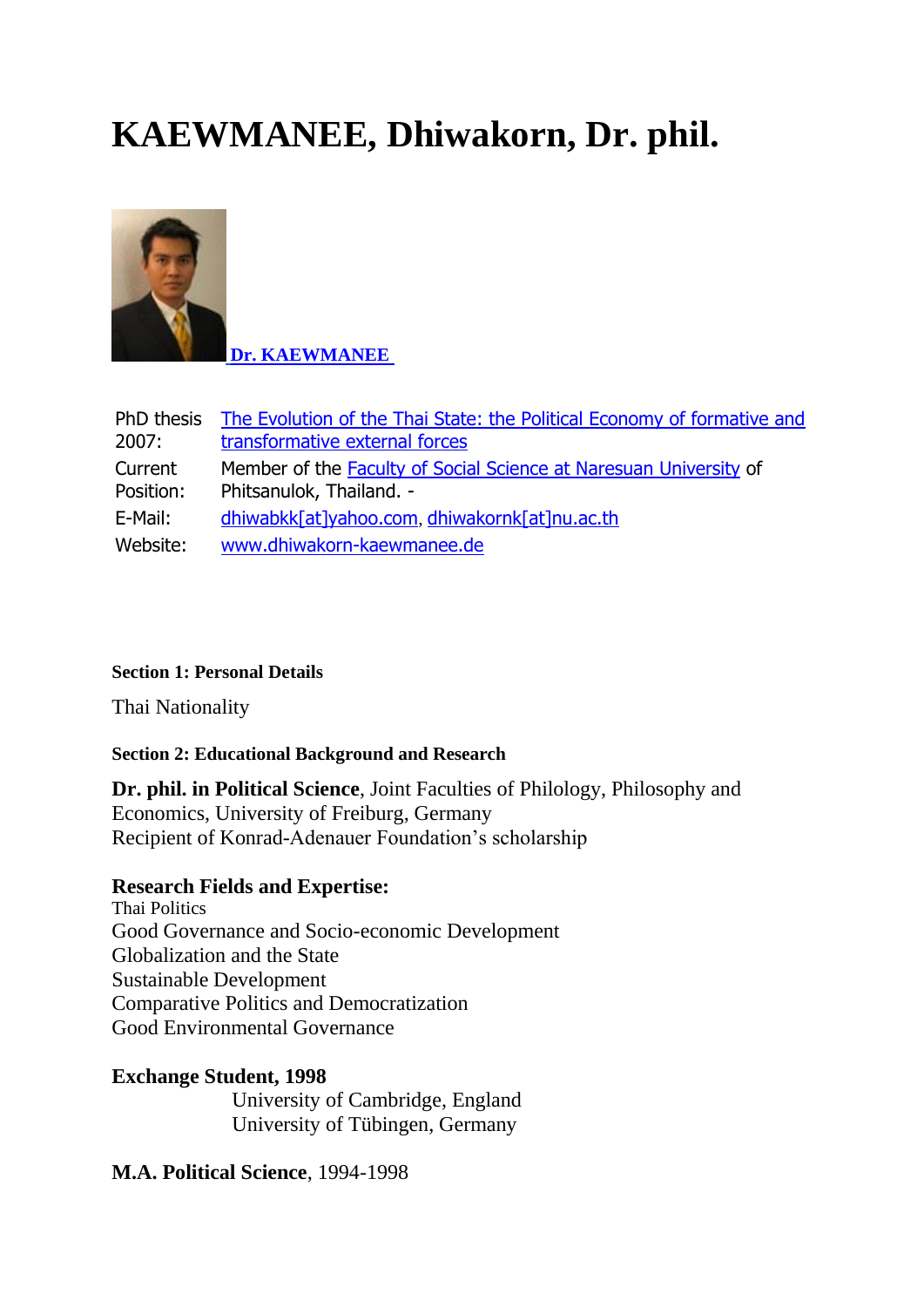University of Thammasat, Bangkok

# **B.A. (1st Class Honor) Governmental Policies**, 1989-1994 Chulalongkorn University, Bangkok Distinction: Golden Medal Award conferred by H.M. King Bhumibol Adulyadet of Thailand

#### **Section 3: Professional Experiences**

**University Lecturer on Thai Politics**, 2007-Present Department of Political Science Naresuan University

## **Researcher and Program Coordinator**, 2007

Good Environmental Governance Program Thailand Environment Institute (TEI), Bangkok

**School Staff Member,** University of Freiburg, Germany, 2002-2006 Researching and teaching in the project about political economy, political science, the state and socio-economic development

## **Trade Officer and Assistant to the Commercial Attaché**, 1994-1999

Embassy of Israel, Bangkok

Trade officer and Assistant to the Commercial Attaché is a senior position in the Trade Office of the Embassy of Israel, Bangkok. Promotions of trade and investment, matching investment and joint ventures, broadening personal contacts with Thai potential business executives and business consultancies for the Israeli government and its private sectors were assigned as main tasks.

## **Other Experiences**

**Private Assistant to the Trade Officer**, 1990-1994 Embassy of Switzerland, Bangkok **Guest Lecturer**, 1996 University of Mahidol, Bangkok **Research Coordinator**, 2000 The Danish Research Council, Bangkok

#### **Section 4: Social and Political affiliations**

Private Assistant to Dr. Thanthong Thongsawat, Member of Parliament (Nation Development Party), 1998 House of Representatives, Thailand Secretary General, 1995-1999 The Diplomat Club (Commercial Section), Bangkok President, 1994 Students' Union, Saladaeng School, Saraburi

#### **Section 5: Knowledge of Languages**